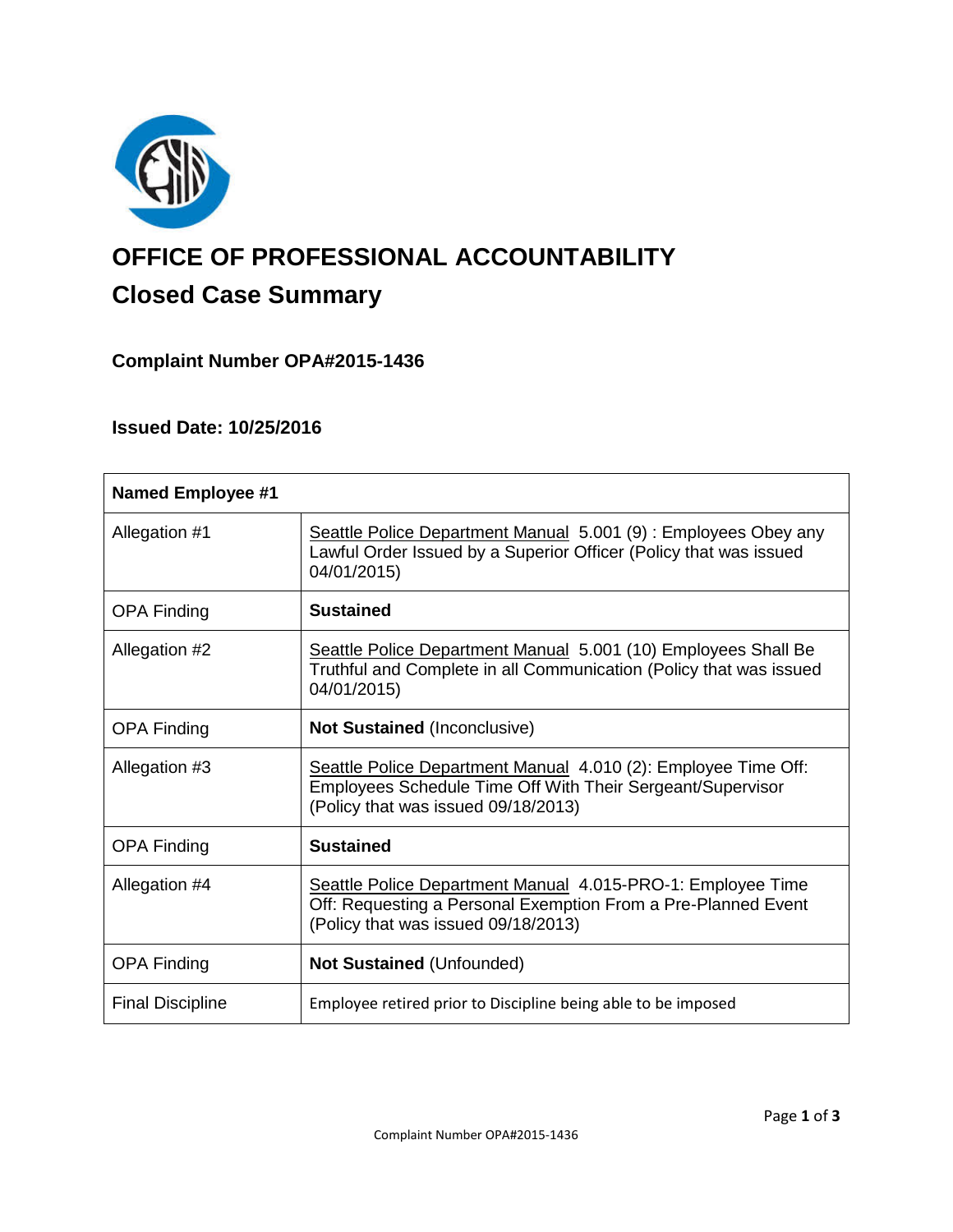## **INCIDENT SYNOPSIS**

The Named Employee did not report to work as scheduled.

#### **COMPLAINT**

The complainant, a supervisor within the Department, alleged that the Named Employee failed to show up to work as required during a special event and did not have authorization to do so. It is further alleged that the Named Employee violated manual section 4.010 when he called the clerk and stated he was taking a special day off when no such day was granted by a supervisor.

## **INVESTIGATION**

The OPA investigation included the following actions:

- 1. Review of the complaint memo
- 2. Search for and review of all relevant records and other evidence
- 3. Interview of SPD employees

## **ANALYSIS AND CONCLUSION**

During a face-to-face meeting in September 2015, attended by a witness, the Named Employee was ordered by his acting lieutenant to notify a supervisor, either her or a sergeant before taking time off or when calling in sick. On three separate days in September, the Named Employee did not come to work in time for roll call and did not contact a supervisor prior to not showing up to work. This was in direct violation of the order given to him by his acting lieutenant.

Also in September 2015, the Named Employee called the precinct clerk and asked him to tell the supervisor that he was taking a special day off. He later called the precinct and told a sergeant that a specific lieutenant "was aware of the situation." While the Named Employee did not specifically state that the lieutenant had approved the time off for a special day, the sergeant got the impression from what the Named Employee said that the lieutenant had approved a day off for the Named Employee to work on a witness statement. When the lieutenant in question called and spoke with the Named Employee later that same day, the Named Employee told the lieutenant he was working on a statement a sergeant had requested. This was not the case; the Named Employee had offered to write a statement and the sergeant had agreed to accept one if he did. During his OPA interview, the Named Employee stated he did not recall using the term of a special day when he spoke on the phone with the clerk at the precinct or later with the sergeant. The preponderance of the evidence supports the conclusion that in September 2015, the Named Employee made false and misleading statements over the phone to the clerk, a sergeant and a lieutenant regarding the reason why he was not at work. However, there is sufficient ambiguity regarding what was said precisely and the meaning of the term special day as used by the Named Employee that the OPA Director could not conclude that this allegation was proven by clear and convincing evidence as required by the City's CBA with the Guild representing the Named Employee.